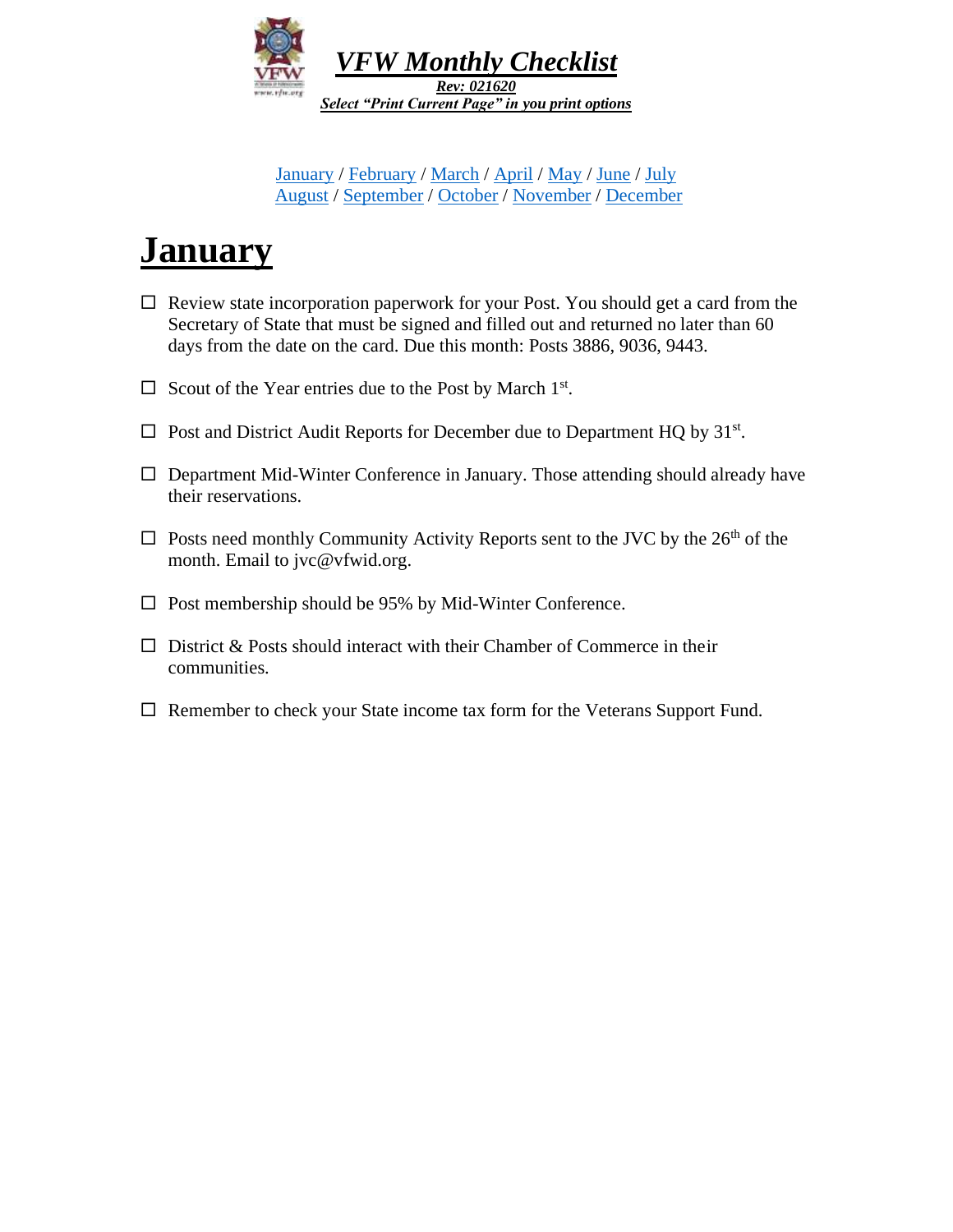

### <span id="page-1-0"></span>**February** [\(Top\)](#page-0-1)

- $\Box$  Review state incorporation paperwork for your Post. You should get a card from the Secretary of State that must be signed and filled out and returned no later than 60 days from the date on the card. Due this month: Posts 1675, 2738, 3465, 3622, 5423, 8311, 10043.
- $\Box$  Scout of the Year entries due to the Post by March 1<sup>st</sup>.
- $\square$  Posts need monthly Community Activity Reports sent to the JVC by the 26<sup>th</sup> of the month. Email to jvc@vfwid.org.
- $\Box$  Posts need to continue working membership daily.
- $\Box$  National Home for Children's annual awareness week is in March.
- $\Box$  Patriotic Art Contest Due Mar 31<sup>st</sup>. Check with your Auxiliary because this is one of their projects.
- $\Box$  Remember to check your State income tax form for the Veterans Support Fund.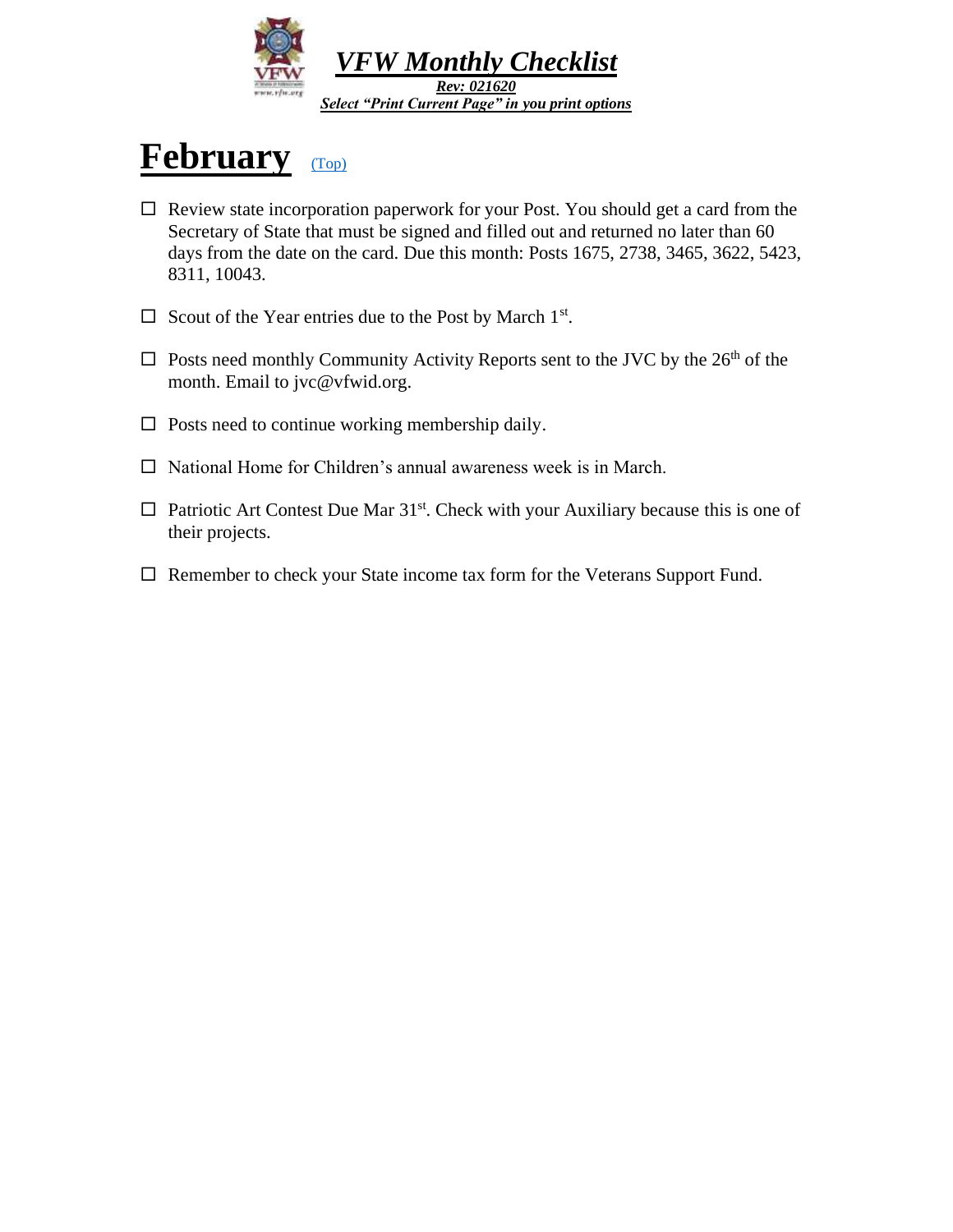

# <span id="page-2-0"></span>**March** [\(Top\)](#page-0-1)

- $\Box$  Review state incorporation paperwork for your post. You should get a card from the Secretary of State that must be signed and filled out and returned no later than 60 days from the date on the card. Due this month: Posts 735, 2146, 3043, 3913, 4902, 5840.
- $\Box$  Scout of the Year nominations were due to Posts by March 1<sup>st</sup>. They should be sent to the Department of Idaho HQ by April 1st.
- $\square$  Posts need monthly Community Activity Reports sent to the JVC by the 26<sup>th</sup> of the month. Email to jvc@vfwid.org.
- $\Box$  Posts need to continue working membership daily.
- $\Box$  Remember to check your State income tax form for the Veterans Support Fund.
- $\Box$  Order Buddy Poppies for Memorial Day.
- $\Box$  Nominations for Post Officers shall open and remain open until the April elections.
- Posts should consider "Adopt-A-Unit". Information can be found at [www.vfw.org/troopsupport.](http://www.vfw.org/troopsupport)
- $\Box$  Post Commanders should review the "All-State" and "National Membership" Program" for requirements and progress.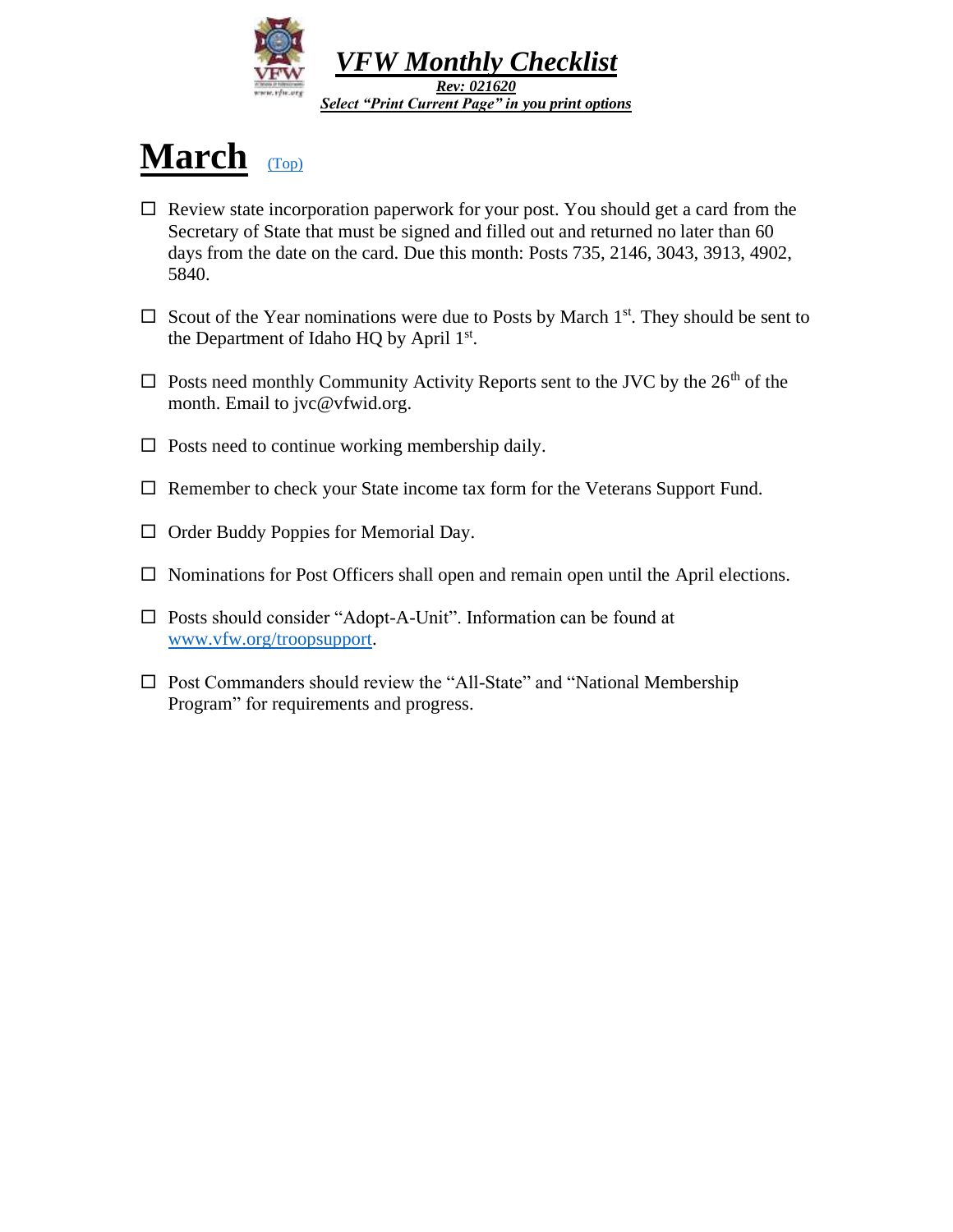

# <span id="page-3-0"></span>**April** [\(Top\)](#page-0-1)

- $\Box$  Review state incorporation paperwork for your post. You should get a card from the Secretary of State that must be signed and filled out and returned no later than 60 days from the date on the card. Due this month: Post 4000, District 4.
- $\Box$  Posts need monthly Community Activity Reports sent to the JVC by the 26<sup>th</sup> of the month. Email to jvc@vfwid.org.
- $\Box$  Quarterly Audit Reports due to Department HQ by 31st.
- $\Box$  Posts need to continue working membership daily.
- $\Box$  Posts and Districts should have their elections and provide a copy of the election report to Department and National Organization.
- $\Box$  Posts shall elect delegates for the District Convention and Meetings, Department and National Conventions, IAW Sec. 222 Manual of Procedure.
- $\Box$  Posts shall pay their delegate fees to the Department QM not later than 15 days before the Department convention is convened in June.
- $\Box$  Posts should remind their members to register for the Department Convention in June.
- $\Box$  Memorial Day next month make plans for ceremony.
- $\Box$  May 1<sup>st</sup> is Loyalty Day so make plans for ceremony.
- $\Box$  Remember to check your State income tax form for the Veterans Support Fund.
- $\Box$  All posts need to report deceased members to the Department Adj/Quartermaster before the Memorial Service at the Department Convention in June.
- $\Box$  Letters to stores for Buddy Poppy distribution.
- $\Box$  Scout of the year due to National by 1 May.
- $\square$  Post Commanders should review the "All-State" and "National Membership Program" for requirements and progress.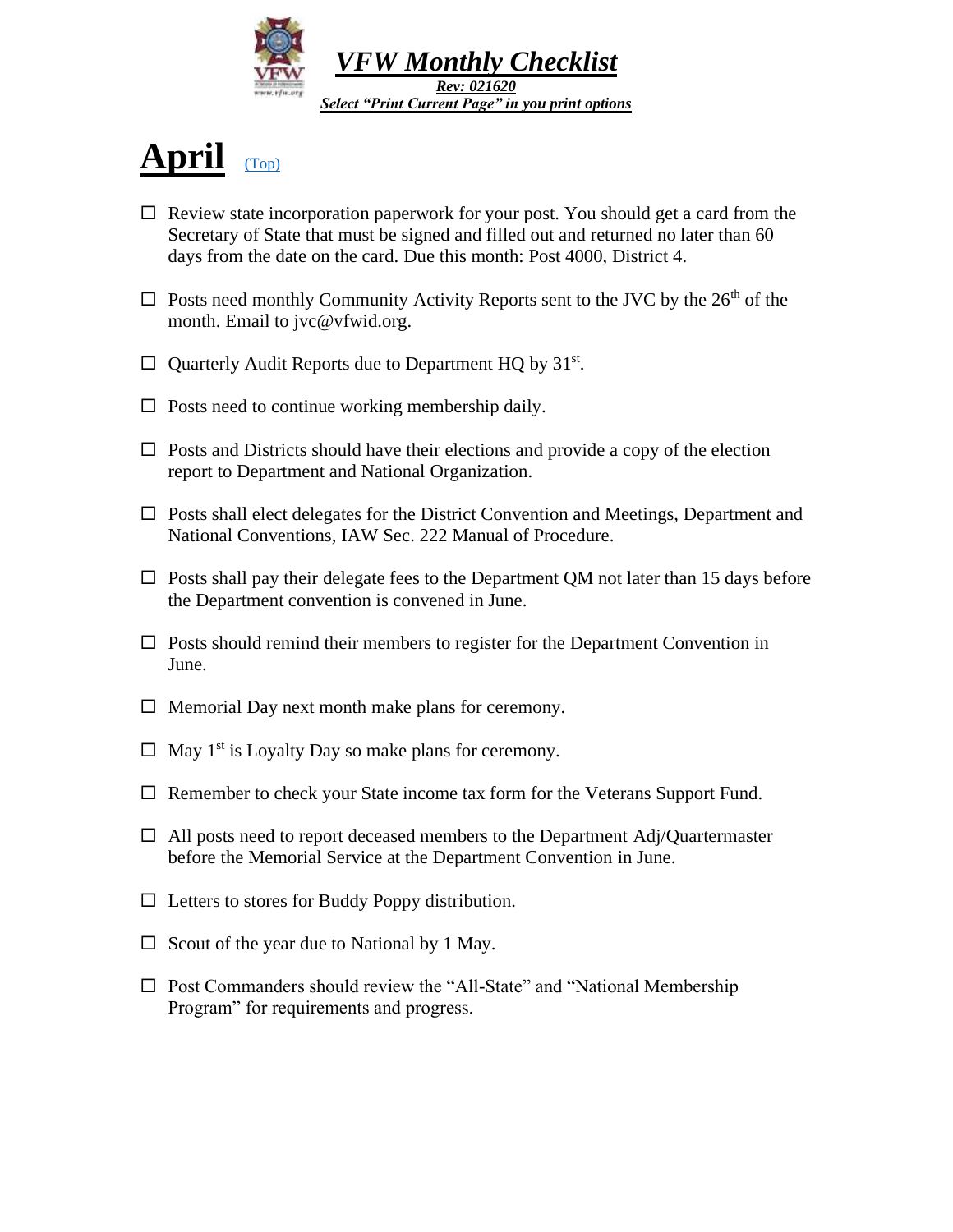

# <span id="page-4-0"></span>**May** [\(Top\)](#page-0-1)

- $\Box$  Review state incorporation paperwork for your post. You should get a card from the Secretary of State that must be signed and filled out and returned no later than 60 days from the date on the card. Due this month: Posts 3646, 3604.
- $\Box$  Posts need monthly Community Activity Reports sent to the JVC by the 26<sup>th</sup> of the month. Email to jvc@vfwid.org.
- $\Box$  Posts need to continue working membership daily.
- $\Box$  Posts and Districts should have their elections and provide a copy of the election report to the Department and National. Posts who have not filed by June 1<sup>st</sup> will be considered delinquent and in arears.
- $\Box$  Posts shall pay their Dept. delegate fees to the Department QM not later than 15 days before the Department convention is convened in June.
- $\square$  Posts should remind their members to register for the Department Convention in June.
- $\Box$  Posts must register for the National convention and pay the registration fee of \$25.00.
- $\Box$  May 7<sup>th</sup> VE Day-1945.
- $\Box$  Flag Day is next month so make plans for parade, appropriate ceremony.
- $\Box$  All posts need to report deceased members to the Department Adj/Quartermaster before the Memorial Service at the Department Convention in June.
- $\square$  Post Commanders should review the "All-State" and "National Membership" Program" for requirements and progress.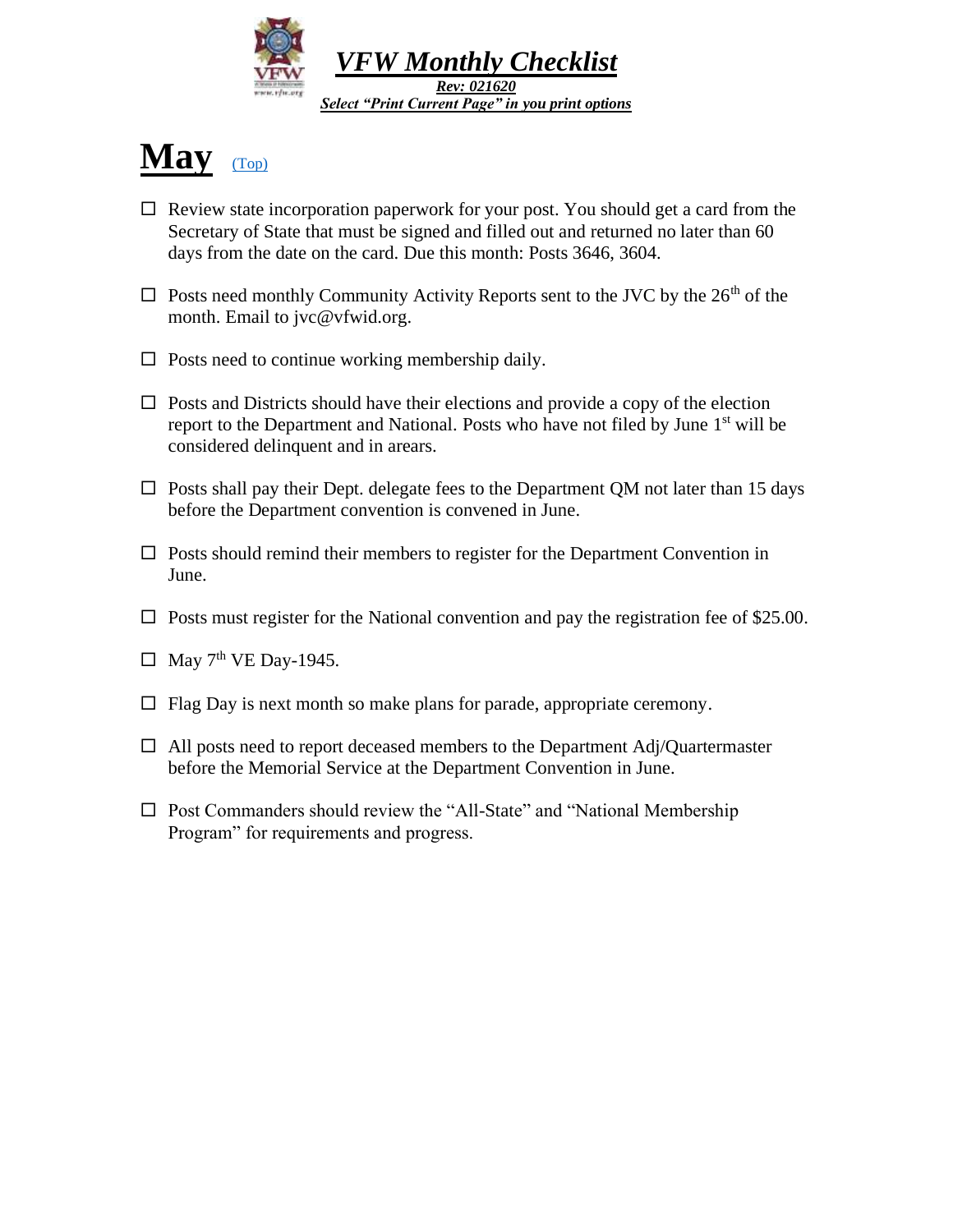

### <span id="page-5-0"></span>**June** [\(Top\)](#page-0-1)

- $\Box$  Review state incorporation paperwork for your post. You should get a card from the Secretary of State that must be signed and filled out and returned no later than 60 days from the date on the card. Due this month: Posts 2136, 7137.
- $\Box$  Posts shall pay their delegate fees to the Department QM not later than 15 days before the Department convention is convened in June.
- $\Box$  Posts need monthly Community Activity Reports sent to the JVC by the 26<sup>th</sup> of the month. Email to jvc@vfwid.org.
- $\square$  Post membership should be 100% before the Department convention.
- $\Box$  June 6<sup>th</sup> D-Day 1944.
- $\Box$  June 14<sup>th</sup> Flag Day.
- $\Box$  Posts must register for the National convention and pay the registration fee of \$25.00.
- $\Box$  Plan now for Fourth of July Ceremonies.
- $\Box$  Order your buddy poppies for November.
- □ Read and follow your Department SOP's they are the lifeblood of this organization.
- Posts should consider "Adopt-A-Unit". Information can be found at [www.vfw.org/troopsupport.](http://www.vfw.org/troopsupport)
- $\Box$  IRS 990 can be filed starting on July 1. The VFW fiscal year is July 1 to June 30.
- $\square$  Post Commanders should review the "All-State" and "National Membership" Program" for requirements and progress.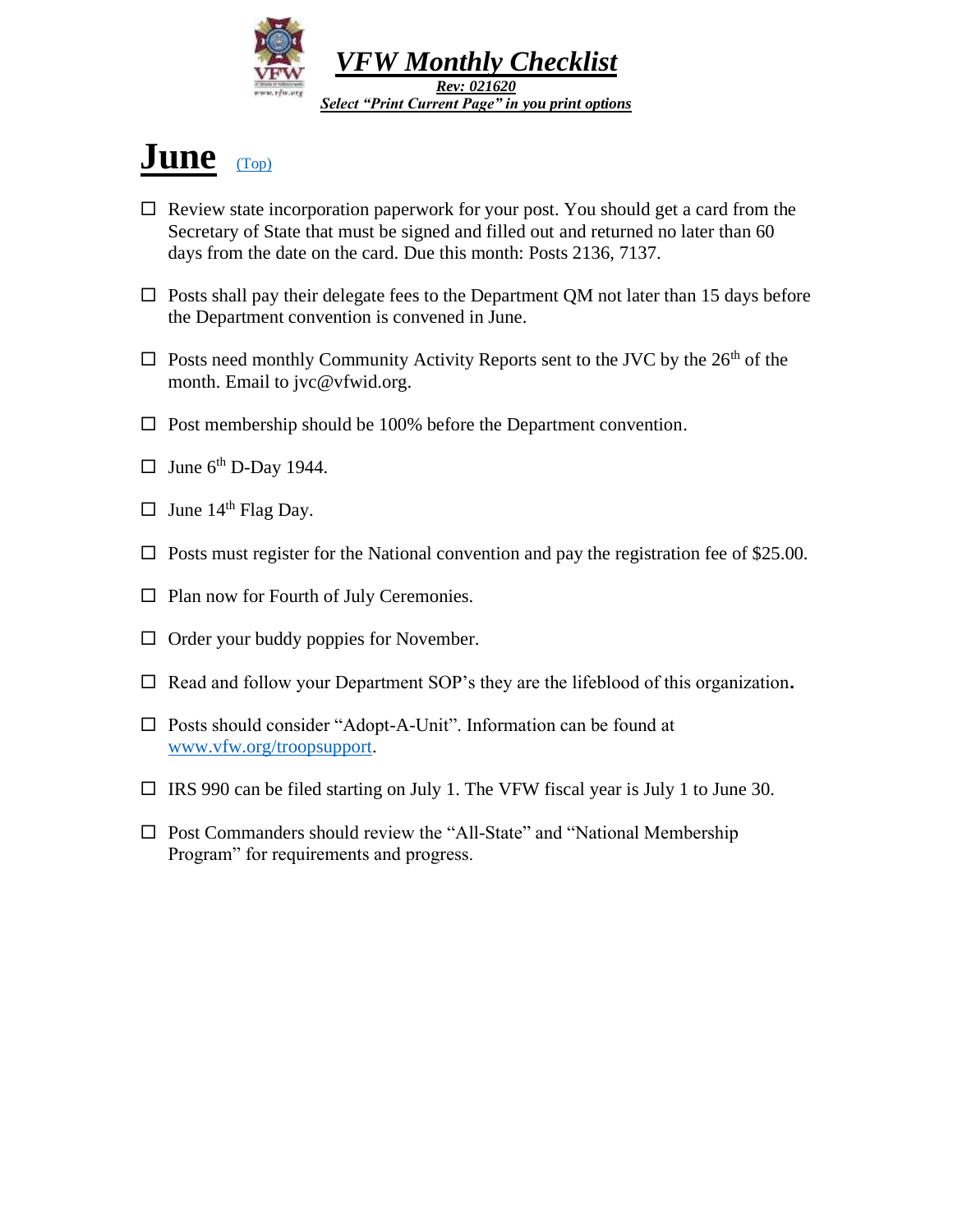

# <span id="page-6-0"></span>**July** [\(Top\)](#page-0-1)

- $\Box$  Review state incorporation paperwork for your post. You should get a card from the Secretary of State that must be signed and filled out and returned no later than 60 days from the date on the card. Due this month: Posts 63, 142, 3520, 8893.
- $\Box$  Posts and Districts should file IRS form 990. It is due to the IRS no later than 15 November each year. The VFW fiscal year is July 1 to June 30.
- $\Box$  July 27<sup>th</sup> Signing of Korean Armistice.
- $\Box$  Posts need monthly Community Activity Reports sent to the JVC by the 26<sup>th</sup> of the month. Email to jvc@vfwid.org.
- $\Box$  Posts and Districts second quarter Audit Reports due to Department HQ by 31<sup>st</sup>.
- $\Box$  Posts must register for the National convention and pay the registration fee of \$25.00.
- $\Box$  VOD, Patriot's Pen & Teacher of the year Brochures should be ready to go to the schools by the end of August.
- $\Box$  Membership for the New Year began on 1 July. By Nov 11 posts should be at 85%, Mid-Winter Conference 95%. Work the continuous and unpaid members. Recruit new members and see if you can sign all as life members.
- $\Box$  District Commanders set up inspection schedules so as to have them complete by 31 December.
- $\Box$  Bonds will expire on August 31<sup>st</sup>. New Bonds are due to Department HQ in August.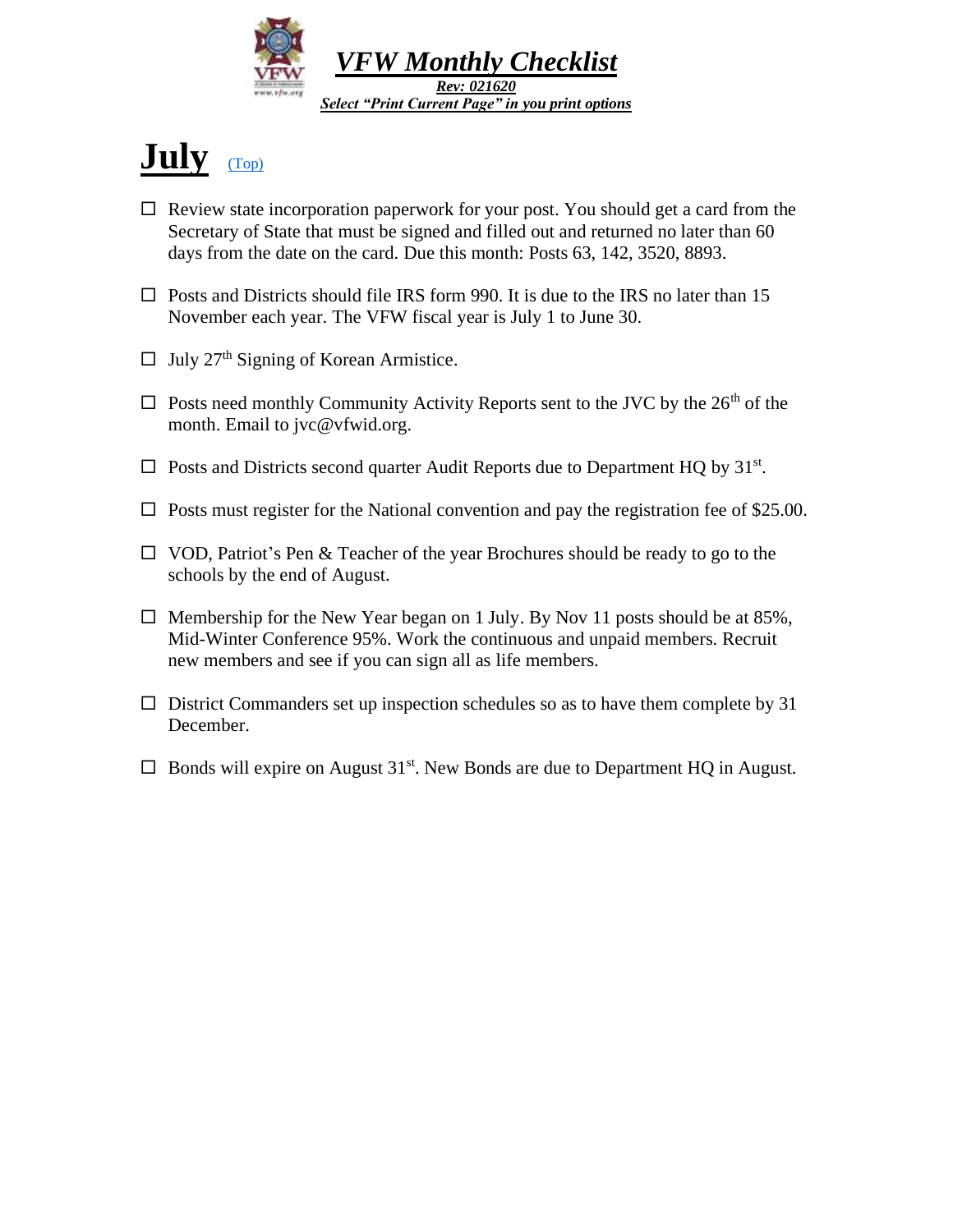

### <span id="page-7-0"></span>**August** [\(Top\)](#page-0-1)

- $\Box$  Review state incorporation paperwork for your post. You should get a card from the Secretary of State that must be signed and filled out and returned no later than 60 days from the date on the card. Due this month: Posts 1473, 2909, 10323, District 8.
- $\Box$  Posts and Districts should file IRS form 990. It is due to the IRS no later than 15 November each year.
- $\Box$  Posts need monthly Community Activity Reports sent to the JVC by the 26<sup>th</sup> of the month. Email to jvc@vfwid.org.
- $\Box$  VOD, Patriots Pen & Teacher of the year Brochures should be ready to go to the schools by the end of August.
- $\Box$  Visit your School District Superintendent and or write them a letter asking for permission to visit the district schools.
- $\Box$  Membership for the New Year began On July 1<sup>st</sup> by Nov 11 posts should be at 85%, and Mid-Winter Conference 95%. Work the continuous and unpaid members. Recruit new members and see if you can sign all as life members.
- $\square$  District Commanders set up their inspection schedules to have them complete by 31 December.
- $\Box$  Bonds will expire on August 31<sup>st</sup>. New Bonds are due to Department HQ.
- $\Box$  Plan now for POW/MIA ceremonies in Sept.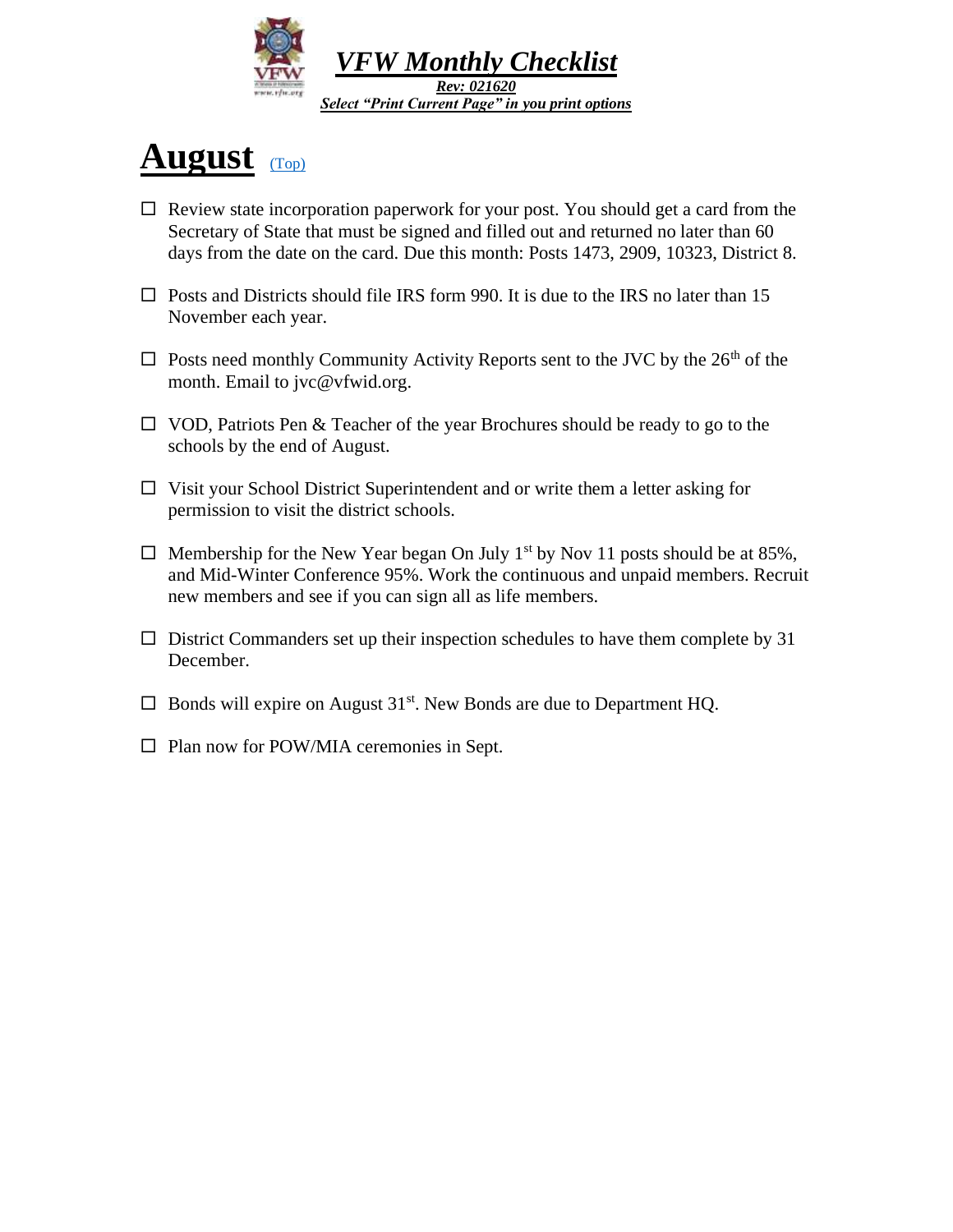

### <span id="page-8-0"></span>September [\(Top\)](#page-0-1)

- $\Box$  Review state incorporation paperwork for your post. You should get a card from the Secretary of State that must be signed and filled out and returned no later than 60 days from the date on the card. Due this month: 1004, 3012, 3078, 7019, 9141, Districts 1, 5.
- $\Box$  Posts and Districts should file IRS form 990. It is due to the IRS no later than 15 November each year.
- $\Box$  Posts need monthly Community Activity Reports sent to the JVC by the 26<sup>th</sup> of the month. Email to jvc@vfwid.org.
- $\Box$  Visit your schools to talk about VOD, Patriots Pen & Teacher of the year. Ensure that you have enough brochures in each school. Remember due date for VOD, Pat Pen & Teacher of the Year is the  $31<sup>st</sup>$  of October to the Posts and the  $15<sup>th</sup>$  of November to the Districts.
- $\Box$  Membership for the New Year began on 1 July. By Nov 11 Posts should be at 85%, and Mid-Winter Conference 95%. Work the continuous and unpaid members. Recruit new members and see if you can sign all up as life members.
- $\square$  District Commanders set up inspection schedules so as to have them complete by 31 December.
- $\Box$  Sept 2<sup>nd</sup> VJ day Japan surrendered 1945.
- $\Box$  The 3<sup>rd</sup> Friday of the month is National POW/MIA Recognition Day.
- $\Box$  Post Commanders, this is the time to review last year's inspection report and ensure that you have everything necessary before the inspection.
- Posts should consider "Adopt-A-Unit". Information can be found at [www.vfw.org/troopsupport.](http://www.vfw.org/troopsupport)
- $\Box$  Posts should order the NEW National By-Laws & Manual of Procedure booklet from the VFW store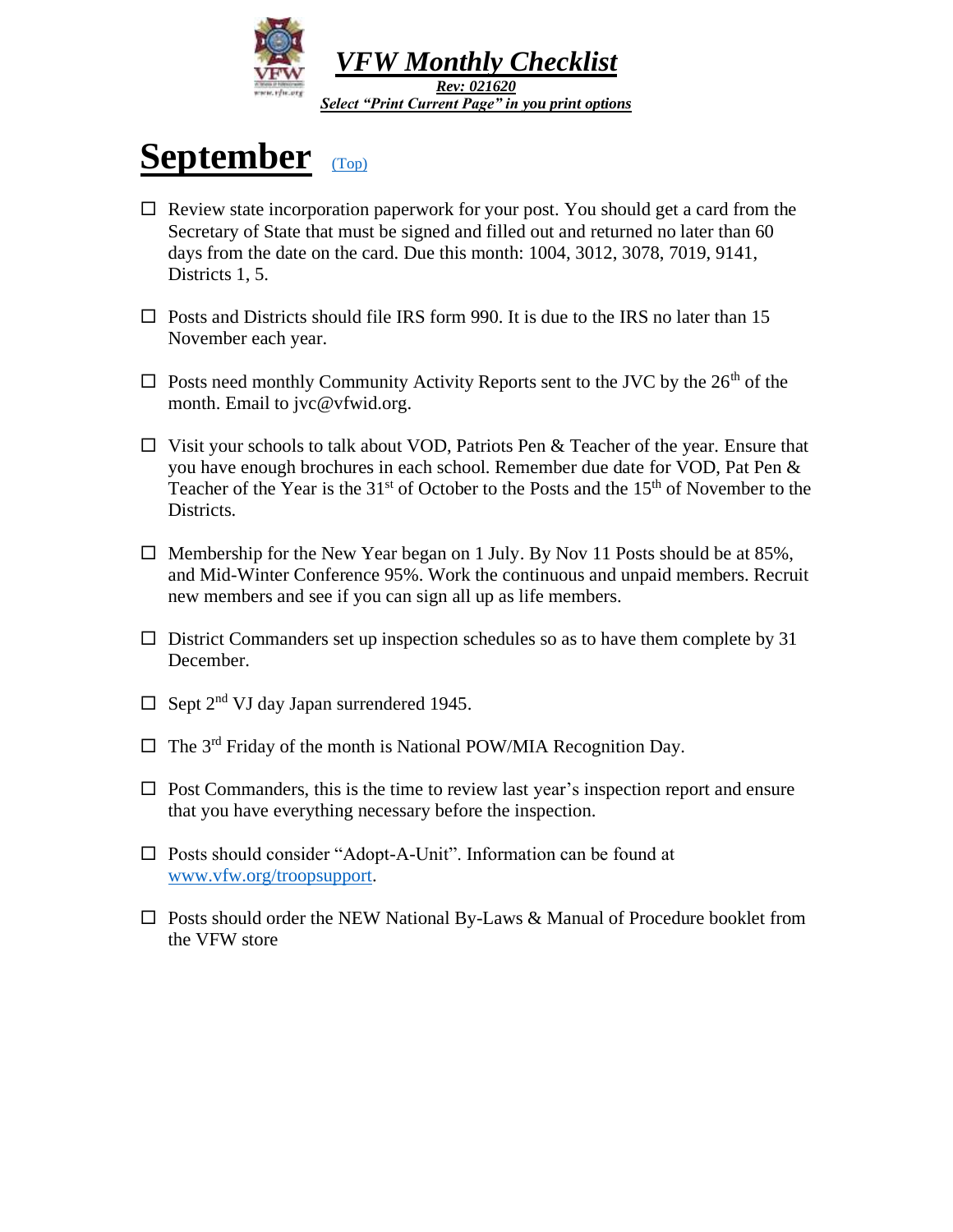

### <span id="page-9-0"></span>**October** [\(Top\)](#page-0-1)

- $\Box$  Review state incorporation paperwork for your post. You should get a card from the Secretary of State that must be signed and filled out and returned no later than 60 days from the date on the card. Due this month: 2453, 3603, 5407, 10320, Districts 2, 7.
- $\Box$  Posts and Districts should file IRS form 990. It is due to the IRS no later than 15 November each year.
- $\Box$  Posts and Districts Quarterly Audit Reports are due to Department HQ by 31<sup>st</sup>.
- $\Box$  Posts need monthly Community Activity Reports sent to the JVC by the 26<sup>th</sup> of the month. Email to jvc@vfwid.org.
- $\Box$  Posts should begin to receive entries from your schools for VOD & Patriots Pen. Check with your schools to see if they have questions or need explanations. Remember due dates for VOD  $\&$  Pat Pen is the 31<sup>st</sup> of October to the posts and the 15<sup>th</sup> of November to the districts.
- $\Box$  Teacher of the Year nominations are due to the post by October 31<sup>st</sup> and must be forwarded to District by November 15<sup>th</sup>.
- $\Box$  Membership for the New Year began on 1 July. By Nov 11 posts should be at 85%, and Mid-Winter Conference 95%. Work the continuous and unpaid members. Recruit new members and see if you can sign all up as life members.
- $\Box$  District Commanders, Post inspection dates should be scheduled by now.
- $\Box$  Post Commanders, this is the time to review last year's inspection report and ensure that you have everything necessary before the inspection.
- $\Box$  Letters to stores for permission to set up for Buddy Poppies in November.
- $\Box$  Veterans Day is next month so make plans, contact local officials and other veterans' groups for appropriate plans.
- $\Box$  Make plans for school speeches and interactions with students on what a veteran is.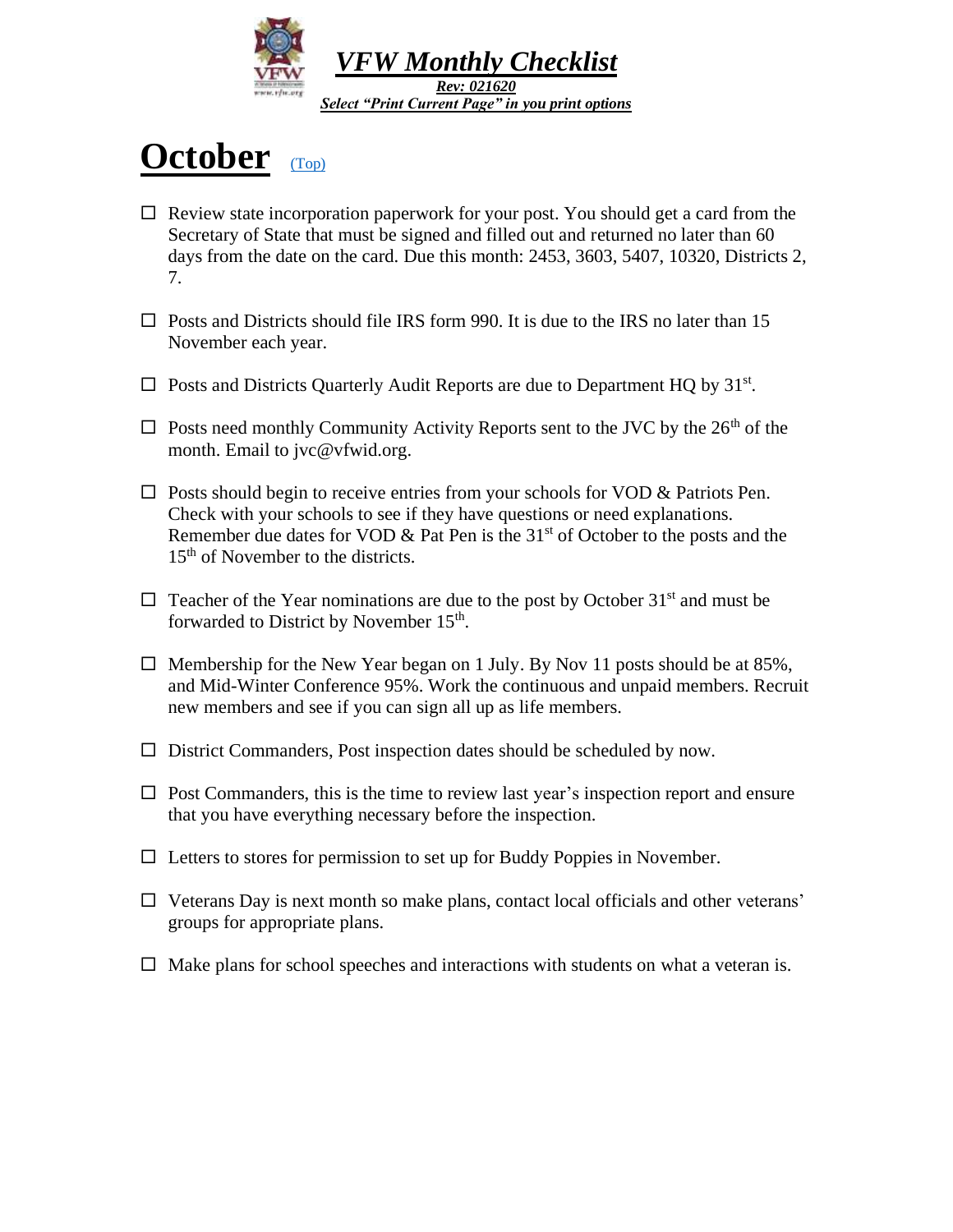

### <span id="page-10-0"></span>**November** [\(Top\)](#page-0-1)

- $\Box$  Review state incorporation paperwork for your post. You should get a card from the Secretary of State that must be signed and filled out and returned no later than 60 days from the date on the card. Due this month: 3001, 3296, 9425, District 6.
- $\square$  Posts and Districts, your IRS form 990 is due to the IRS no later than 15 November each year.
- $\Box$  Posts need monthly Community Activity Reports sent to the JVC by the 26<sup>th</sup> of the month. Email to jvc@vfwid.org.
- $\Box$  Membership on Nov 11 should be at 85%, and Mid-Winter Conference 95%. Work the continuous and unpaid members. Recruit new members and see if you can sign all up as life members.
- $\square$  District Commanders Post inspection dates should be set by now.
- $\Box$  Posts this is the time to review last year's inspection report to ensure that you have everything necessary before the inspection.
- $\Box$  Remember Wreaths across America the 2<sup>nd</sup> week of December
- $\square$  Posts with 100% membership by December 31<sup>st</sup> will meet the "All-State" membership requirement.